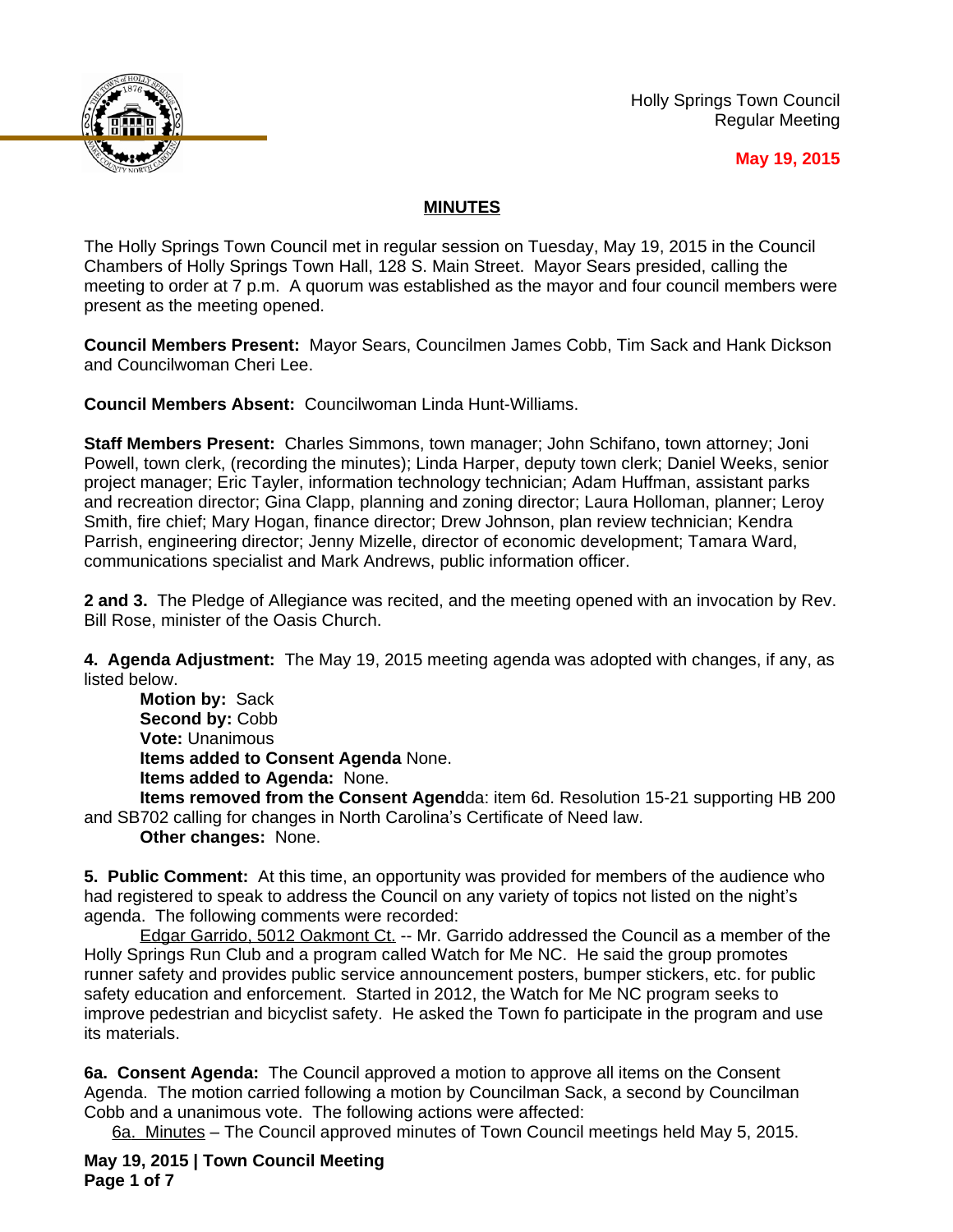6b. Resolution 15-20 – The Council adopted Resolution 15-20 directing the town clerk to investigate the sufficiency of annexation petition A15-01 and setting a public hearing. *A copy of Resolution 15-20 is attached to these minutes.*

6c. Annexation Ordinance A14-05 -- The Council adopted an amendment to Annexation Ordinance A14-05 correcting the legal description of the property annexed. *A copy of Annexation Ordinance A14-05 is attached to these minutes.*

6d. Resolution 15-21 - The Council removed this agenda item for discussion during agenda adjustment.

6e. Budget Amendment, \$84,364 – The Council adopted an amendment to the FY 2014-15 budget in the amount of \$84,364 to cover costs of repairs to the ladder truck. *A copy of budget amendment is attached to these minutes.*

6f. Recreation Program Manager Reclassification – The Council approved reclassification of a Recreation Program Manager (SG 77) position to a Recreation Program Specialist (SG 74) position.

6g. Budget Amendment, \$26,600 – The Council adopted an amendment to the FY 2014-15 budget in the amount of \$26,600 to balance IT capital purchases. *A copy of the budget amendment is attached to these minutes.*

6h. Technical Innovation Contract - The Council approved to enter into an agreement with Technical Innovation in the amount of \$61,162.52 for installation of audio visual systems for the Law Enforcement Center.

6i. Contract Change Orders Report – The Council received a report of contract change orders for T. A. Loving approved by the town manager in the North Main Athletic Complex project.

6j. Rescind Town Policy Statement P-20- The Council approved to Rescind Town Policy Statement P-020 on rezoning requests, effective immediately.

6k. Clarity Communication Group Inc. - The Council approved to enter into a license agreement with Clarity Communications Group, Inc., for 10 units of space in an equipment rack.

6l. Clarity Communication Group Inc. – The Council approved to enter into a 20-year lease agreement with Clarity Communications Group, Inc. for a single strand of dark fiber in the Town's fiber optic network.

6m. North Main Athletic Complex Change Order – The Council approved a contract change order with TA Loving in the amount of \$40,700.37 for additional work in street improvements related to the North Main Athletic Complex project.

6n. Avent Ferry Rd./NC 55 Bypass Project - The Council authorized funding in the amount of \$100,000 from limited obligation bond proceeds for land acquisition and related costs in the Avent Ferry Road / NC55 Bypass intersection improvement project and amended the project fund accordingly.

6o. Momentum Telecom Contract – The Council approved to enter into a wholesaler agreement with Momentum Telecom for the North Main Athletic Complex project.

**6d. Resolution 15-21** – Councilman Dickson said he had asked that this item be removed from the Consent Agenda for separate action because the issue is so important.

Councilman Sack said he was glad for the chance to address the issue because he feels the process is flawed. When a hospital organization wins as Certificate of the Need from the state, there is no mechanism to trigger the construction of the hospital; therefore, the town is at the mercy of the hospital organization as to when – if ever – it will build. In the meantime, no other organization can come in and obtain a CON to build a hospital. "We are held hostage by the process year after year after year and we have no recourse," he said.

Councilman Dickson added that it is not only hospitals that are subject to the CON process but certain medical facilities and specialized services and equipment.

Councilwoman Williams said she would suggest an amendment to the proposed resolution that would support legislation language that would at least modify the CON appeals process. She said if the whole process is not eliminated, modification "baby steps" might be a move in the right direction.

**May 19, 2015 | Town Council Meeting Page 2 of 7**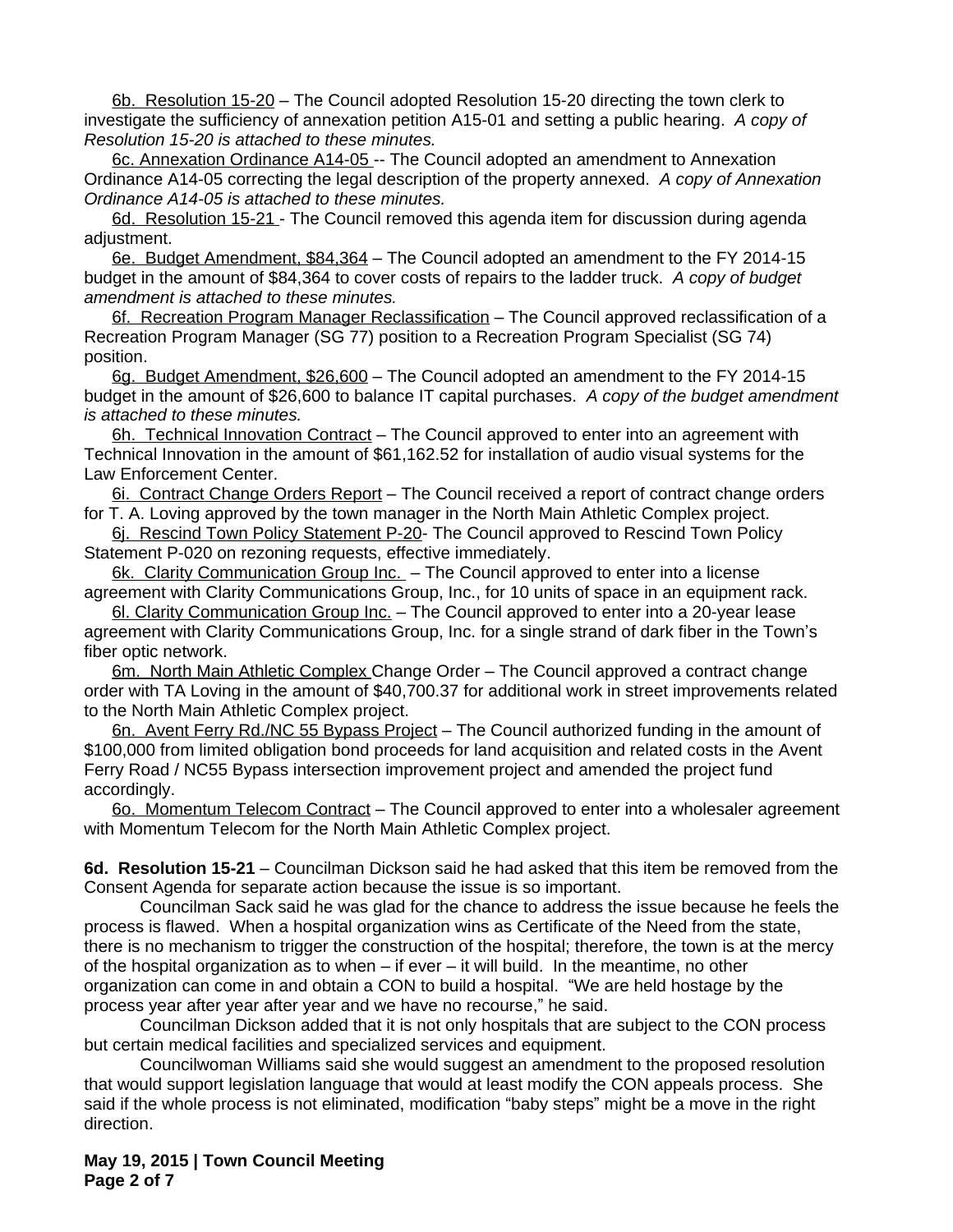Council members agreed.

**Action:** The Council approved a motion to adopt Resolution 15-21 as amended that the Town Council of the Town of Holly Springs requests that the Wake County delegation in the North Carolina State Legislature:

- provide support for HB 200 to modify the Certificate of Need process to exclude certain types of health care services so they are more readily available to citizens;
- support SB 702 calling for the outright repeal of the North Carolina Certificate of Need law so that all health care services are more readily available to citizens; and
- short of a full repeal of the Certificate of Need laws, support modifications to the law that would trim the appeals process so that only merited challenges to the State's decision are moved forward and to increase the number of facilities that can be certified to more accurately mirror an area's population growth.

**Motion by:** Sack **Second by:** Dickson **Vote:** Unanimous.

**7a. Ordinance Amendment, Hens in Town Limits –** Councilman Dickson said during his campaign he talked with citizens who asked him his position on the keeping of backyard laying hens. He promised them he would look into it more if he was elected.

In 2010, a local couple asked the Council to consider amending the Town's animal control ordinance to allow backyard laying hens. Council directed that the Town Attorney prepare such an ordinance for consideration by the Council.

Councilman Dickson said this most recent request is to consider an amended version of Town Code Section 12-80 that would allow chickens in limited numbers in certain circumstances, providing for such factors as lot size and setbacks and permitting procedures for coops. Councilman Dickson's proposed version would allow for two hens; in residential and agricultural zones on lots of no less than 8,000 square feet; coops would be small and kept within 12 feet of a property line.

The Town Attorney's version would allow four hens on any residential or agriculture lot with the coop adequately sized for the number of hens and be placed no less than 50 feet from a property line.

Mr. Schifano said in 2010 that his draft was similar to that adopted by other towns that have amended their ordinances in order to allow hens to be kept within the town limits. Councilman Dickson said his is too, although it may be more restrictive.

While the drafts are presented for Council review and discussion, some staff members have reservations. As in 2010, staff concerns center around the added call volume to the animal control program; that the average lot size in Holly Springs is not conducive to housing poultry; that regulation of the appearance of coops and pens would be problematic; and that while most owners of chickens would be responsible in disposing of animal waste, a significant number may not, causing noise and smell complaints from adjacent landowners.

Other concerns mentioned by staff members: polluted storm water run-off; wildlife that would be attracted by chickens; subdivision covenants and how the town is usually expected to enforce covenants; and cranky neighbors complaining of noise and smell – even if there isn't any.

Ms. Powell reported that the Town gets calls and emails on both sides of the issue, and it is roughly equal between those who want chickens to be allowed and those who do not.

In discussion, Councilman Sack said he was still against the idea for all the reasons stated in 2010. He said he understands how some residents believe that it would be a really good idea, they are not considering any of the negative impacts that could result. And that, he said, is what the Council has to do – consider the negative impacts.

Councilwoman Lee said she had spoken with a friend who lives in Raleigh where chickens are allowed and who has chickens herself in a very urban area. Councilwoman Lee said she thought her friend would be staunchly supportive of the idea and was surprised when her friend said chickens are a lot of work and not everyone would do right. She warned Councilwoman Lee that

**May 19, 2015 | Town Council Meeting Page 3 of 7**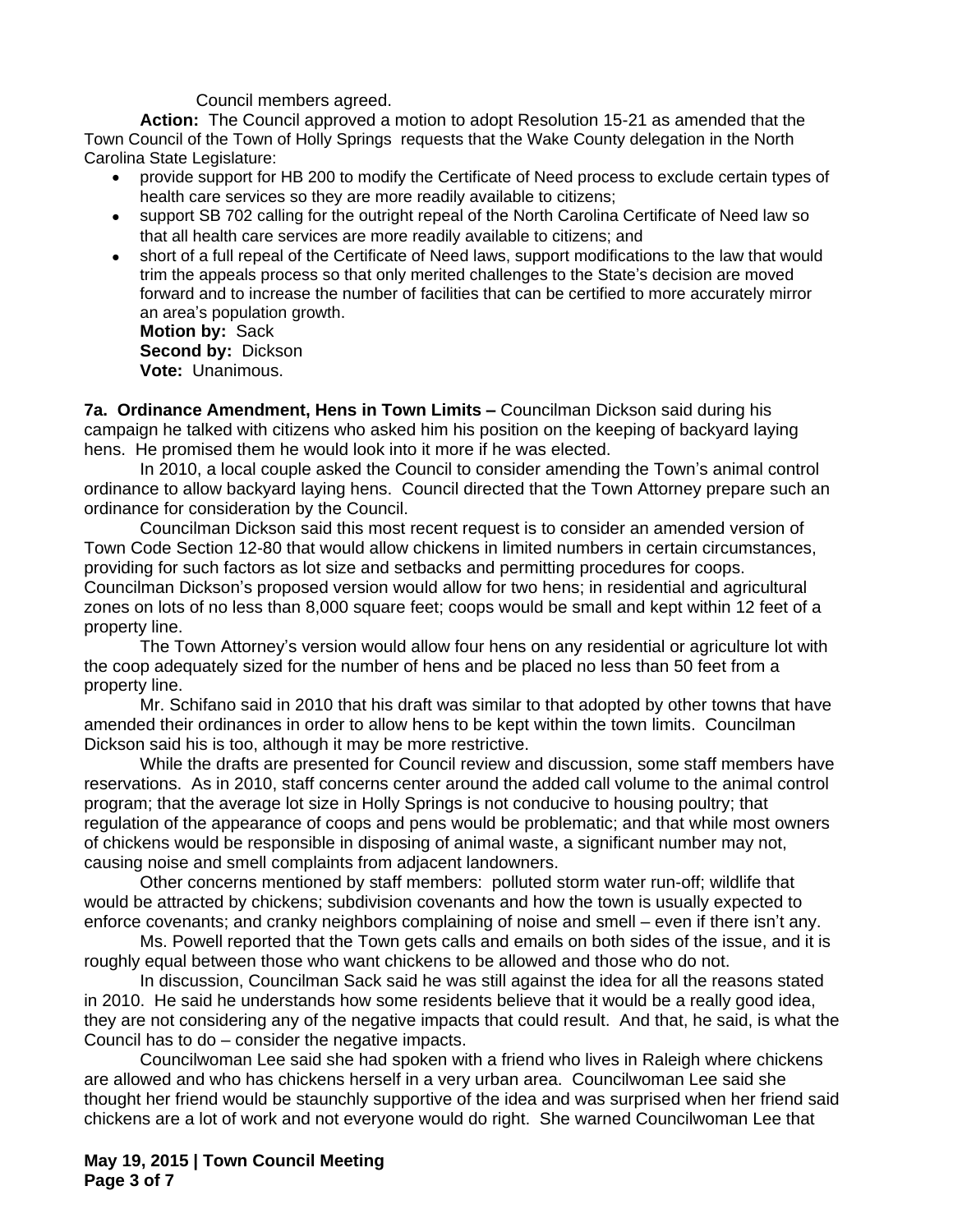there would be those who would ruin it for everyone because they would not follow the rules and properly care for their birds.

Councilman Cobb said he originally was against the idea but is warming up to the idea as he sees a lot of towns that are doing it. He said he would prefer the increased setbacks offered in the town attorney's draft. He pointed out that many homeowner associations would not allow them, so for many it would be a moot point.

Councilman Cobb said he was not ready to make a decision but he thinks the idea merits additional study, particularly since Holly Springs and Fuquay-Varina are the only towns in Wake County that do not allow backyard chickens.

Councilman Sack said he would like feedback from other towns.

Councilman Dickson said he understood and was fulfilling a promise by bringing the issue forward.

Councilman Sack said he needs to hear more about run-off issues; and how other towns limit the number of chickens and size of coops

**Action:** None.

**7b. 15-DP-01, Eagles Development Plan -** Ms. Clapp said the Unified Development Ordinance gives the director of planning and zoning the authority to act upon development plans for projects with 20,000 square feet or less in gross floor area. If the director does not approve a development plan, the petitioner has 30 days in which to appeal the director's decision to the Town Council at a public meeting.

This is an appeal of the director's decision. After meetings among planning and zoning staff, engineering staff, the town manager, the project's design team and its owner to discuss options for moving forward, the project engineer on behalf of the owner, has submitted a letter to request that the Town Council consider approval of the project based upon amendments proposed to the plans.

Don Bataille, project engineer with McKim & Creed on behalf of owner Dilip Gandhi, submitted a development plan petition to construct an Eagles gas station and carwash on Lot 9 in Southpark Village. Southpark Village is a master planned integrated commercial shopping center that was approved originally by the Town Council in February 2003. As a part of the approval of the master plan, the developer submitted and incorporated a series of design guidelines that all development within the center would be subject to upholding.

The proposed Eagles gas station and car wash are designated as a primary use in the CB-Community Business zoning district which the property is zoned. Since the proposed uses are allowed, and the total square footage of the buildings is less than 20,000 square feet, this project is reviewed as an administrative development plan. If staff feels that all ordinance and site requirements are met, then staff has the authority to approve the proposed development plan.

When this development plan petition was received, staff posted the plans to the Town's Web page as all plans are. There was some question from the public in regard to the proposed use locating on this site, and when forwarded to the Town Council, there were concerns addressed about the carwash and its access drive. These comments and concerns were shared with the petitioners.

The project engineer and architectural team have worked with staff in meeting the standard UDO and Engineering Design and Construction Drawing Standards (EDCDS) requirements. However, on the third and official action submittal, there still were concerns from staff about the proposed waivers to eliminate a significant amount of required glazing on both the north and south facades of the gas station/convenience store building and the east/Dairy Queen facing side of the car wash building as well as the minimal separation of the car wash driveway and the main pedestrian sidewalk along Village Walk Drive. As a result of these concerns, the director of planning and zoning did not approve the development plan based upon the requested architectural waivers and the carwash driveway design's being in conflict with the Southpark Village Design Guidelines.

As a result of this action, a meeting was held among planning and zoning staff, engineering staff, the town manager, the project's design team and its owner to discuss options for moving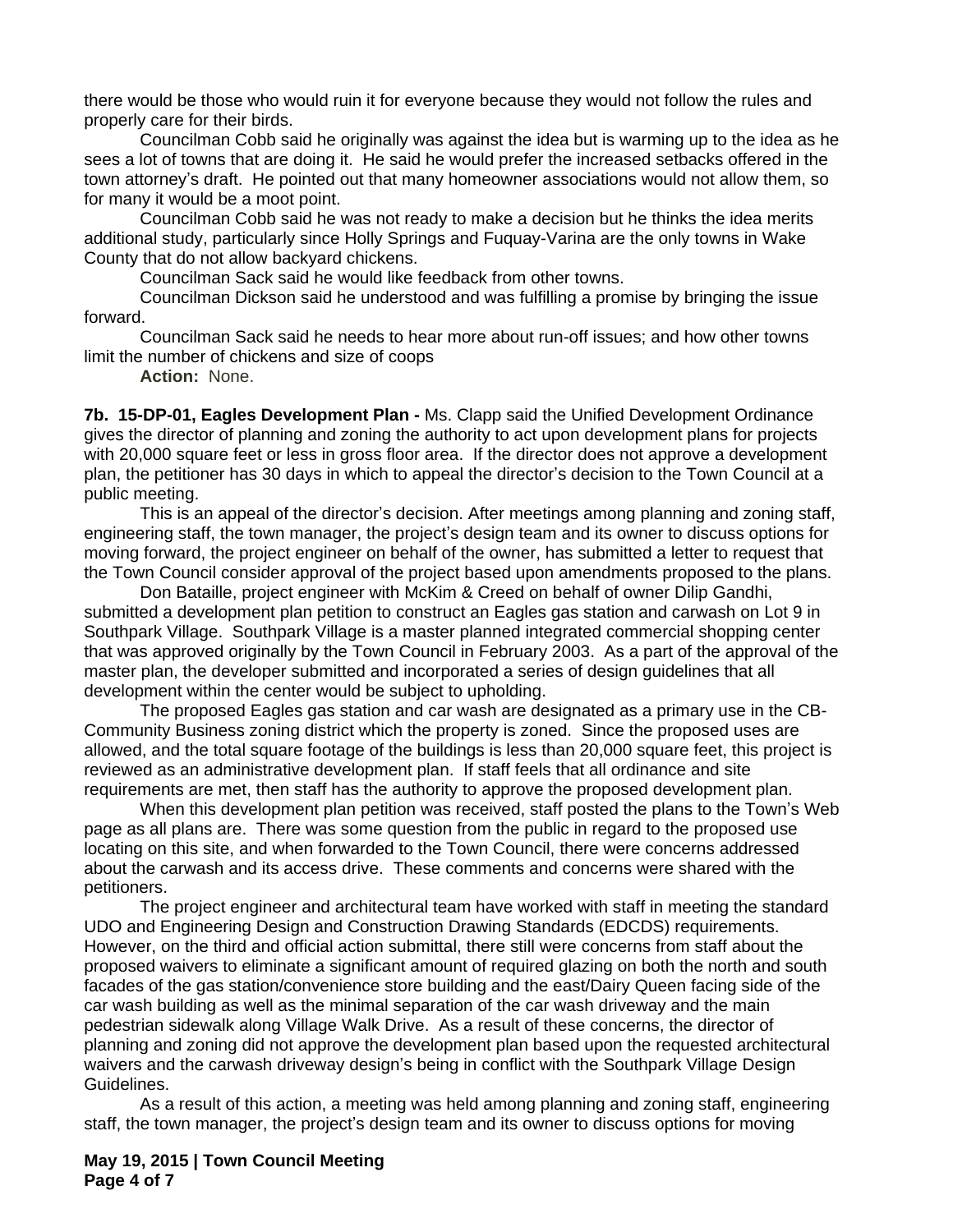forward. The project engineer on behalf of the owners, has submitted a letter to request that the Town Council consider approval of the project based upon further amendments proposed to the plans. The proposed amendments would include converting the faux brick windows on the north and south facades of the gas station/convenience store building and east elevation of the car wash building to black spandrel glass and moving the carwash building and driveway several feet north to increase the separation of the drive and the sidewalk and adding brick columns and black "wrought iron" fencing to improve the appearance and sense of place and safety along the sidewalk.

**Action:** The Council approved a motion to approve Development Plan 15-DP-01 for Eagles at Southpark Village as submitted by McKim & Creed with the following conditions:

- 1. All previous approval conditions for *South Park Village Master Plan* will apply to this plan.
- 2. A fee-in-lieu of upgrade will be required for this project for the pump station and/or force main
- 3. Within 10 business days of approval:
	- a. revised drawings shall be submitted to include the turning template for the proposed truck to serve the property.
	- b. Revised landscape plan is to be submitted with a fence detail provided for final approveal by the Department of Planning and Zoning.
	- c. revised drawings in conformance with all Town Council specified modifications must be submitted to the Department of Planning and Zoning for review and verification of conformance.

**Motion by**: Dickson **Second by**: Sack **Vote:** Unanimous.

**7c. Redistribution of Sales Tax -** Mr. Simmons said that Holly Springs could face a loss of \$1,617,369 if Senate Bill 369 Sales Tax Fairness Act is passed into law as written, according to a report by the North Carolina League of Municipalities. That lost revenue translates into roughly a five-cent property tax increase for local residents if the State of North Carolina effectively takes sales tax revenues from here and redistributes elsewhere in the state.

Estimates generated by the League indicate that cities could face a statewide loss of nearly \$120 million. Some towns would gain revenue and some would lose revenue under the terms of the bill, which converts the locally levied sales tax to a state sales tax and distributes it on a per capita basis around the state. Overall, though, the result is a \$120 million loss of city revenue.

Much of this loss can likely be attributed to the absence of any city hold harmless payment from counties once the bill is fully implemented. That payment from counties to cities is made so that cities receive revenues equivalent to which they would have received under the Article 44 sales tax, which was converted to a state sales tax in exchange for the state's assuming Medicaid funding responsibilities. However, the amount of that payment is calculated based on articles of local sales tax that are repealed by SB 369, leaving no basis for calculating an amount of those payments once the bill is implemented. Additionally, some cities are hurt by the bill's mandate that counties distribute sales taxes to the cities within their borders on a per capita basis.

The League also is concerned about SB 369's conversion of the local sales tax to a state sales tax that is allocated to local governments. This eliminates a locally levied tax and puts city sales tax distributions fully under state control and subject to the annual appropriations process – which generally places cities squarely at the bottom of the list of priorities.

League staff is having discussions with sponsors of SB 369, legislative leadership and staff and will continue to advocate for additional municipal revenue options that maintain locally controlled revenues and provide stability and flexibility for municipalities going forward.

But the League could use our help. Elected officials and private citizens are urged to contact our Wake County delegation to voice opposition to this proposal that could significantly impact Holly Springs and hundreds of N.C.'s cities and towns.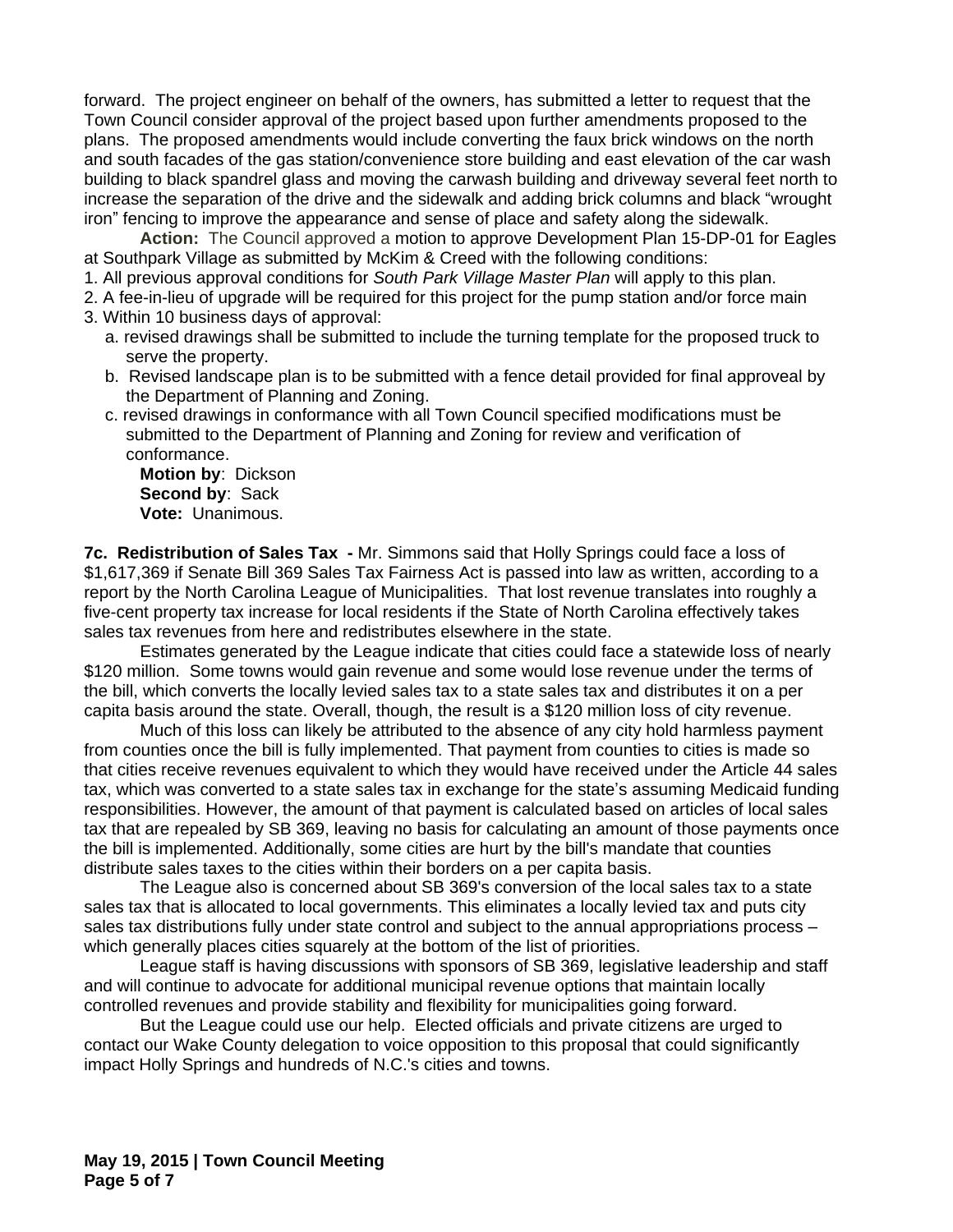Mr. Simmons said he supports current policy and when the state starts changing the rules, the Town's ability to plan and be fiscally responsible is compromised. He said he would urge residents to contact legislators.

Councilman Cobb said the change would mean a more than 5-percent drop in the Town's budget and he doesn't think we could find services enough to cut to make up that shortfall.

Mayor Sears said he would hand-deliver a resolution to the Wake delegation and provide copies to other mayors in the state.

Councilman Sack noted that many cities in the state are in the same boat.

Council asked that text be provided on the Town's Web site to help people to write letters to their representatives. Council asked that contact information for state legislators be provided.

**Action:** The Council approved a motion to endorse a letter requesting members of the Wake County delegation to oppose SB 369 in any form on the basis that it not only impacts Holly Springs with a significant revenue loss but it also eliminates a locally levied tax and puts city sales tax distributions under State control.

**Motion by**: Cobb **Second by**: Sack **Vote:** Unanimous.

**8. Other Business:** None requiring or resulting in Council action.

**9. Manager's Report:** None requiring or resulting in Council action.

**10. Closed Session:** The Council approved a motion to enter into Closed Session, pursuant to North Carolina General Statute 143-318.11(a)(5) to discuss real estate acquisition.

## *General Account – Closed Session May 19, 2015*

In Closed Session, the Town Council talked about the pros and cons of selling a piece of property on Main Street. Members felt the 2010 property appraisal is low and that a newer appraisal might be in order. Members also want to make sure that if the Town sells the property that it would be developed according to existing approved plans for the property.

In another land acquisition matter, the Council discussed the merits of buying another parcel on Main Street so that development could be nurtured on the property to provide Holly Springs with a downtown business center. The question became does the Town pursue street improvements in the area or does it buy the available land instead.

**Action:** The Council approved a motion to investigate the potential purchase of the property.

**Motion by:** Sack **Second by:** Cobb **Vote:** Unanimous.

**Action:** The Council approved a motion to reenter open session. **Motion by:** Sack **Second by:** Cobb **Vote:** Unanimous**.** *-- End of General Account*

**May 19, 2015 | Town Council Meeting Page 6 of 7**